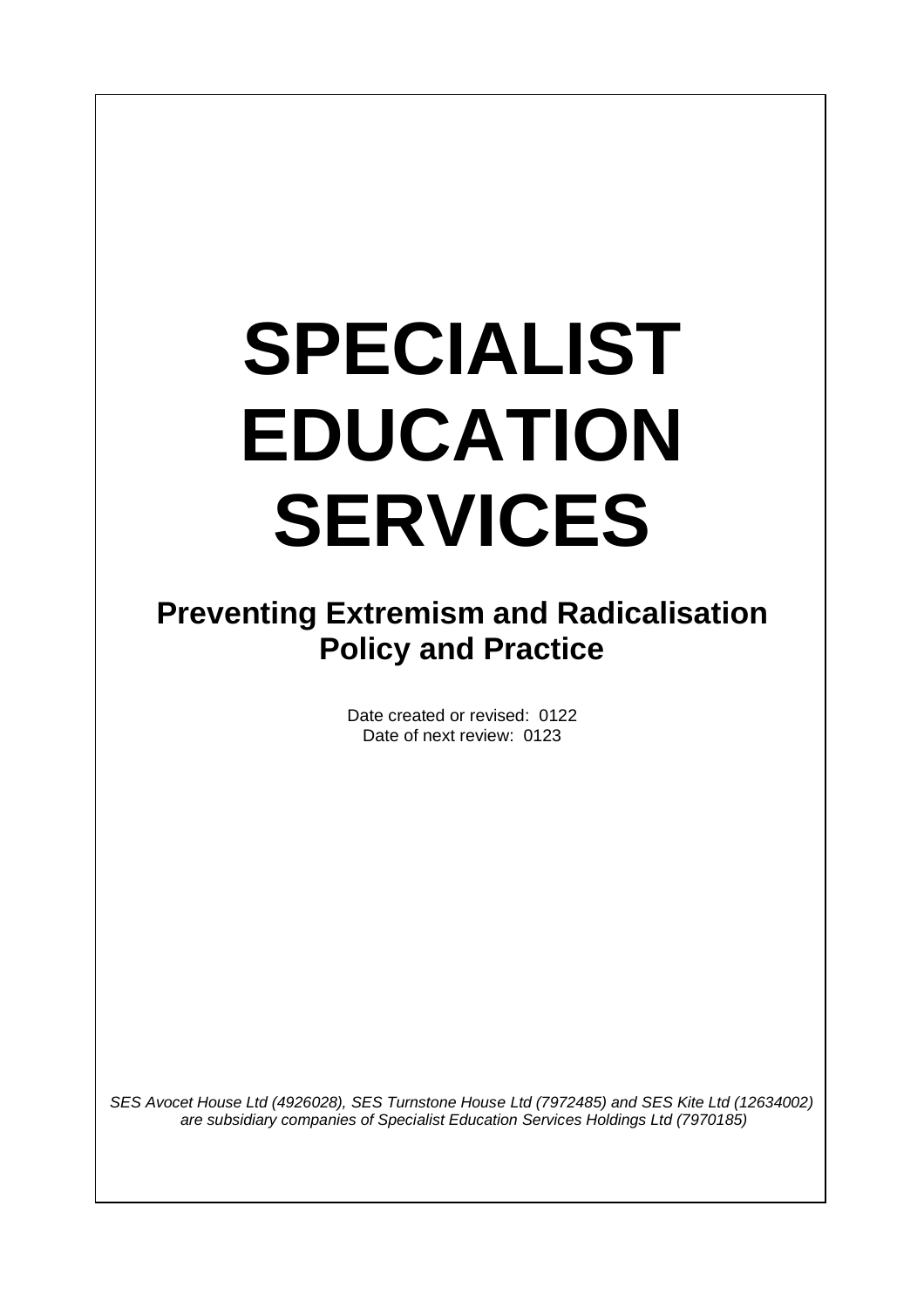#### **CONTENTS**

| $\mathbf 1$    | <b>INTRODUCTION</b>                             | $\overline{2}$ |   |
|----------------|-------------------------------------------------|----------------|---|
|                | 1.1<br><b>STATUTORY FRAMEWORK</b>               | $\overline{2}$ |   |
| $\overline{2}$ | <b>PURPOSE AND AIMS</b>                         | 3              |   |
| 3              | <b>ROLES AND RESPONSIBILITIES</b>               | 3              |   |
| 4              | <b>TRAINING</b>                                 |                | 4 |
| 5              | THE ROLE OF THE CURRICULUM                      | $\overline{4}$ |   |
| 6              | <b>VISITORS</b>                                 | 5              |   |
| $\overline{7}$ | PROCEDURES FOR MANAGING CONCERNS                | 6              |   |
| 8              | <b>SES KITE: OPERATIONAL DIFFERENCES</b>        | $\overline{7}$ |   |
|                | Appendix 1: Glossary of Terms                   | $\overline{7}$ |   |
|                | Appendix 2: Warning Signs/Indicators of Concern | 8              |   |
|                | Appendix 3: Mixed, Unclear, Unstable Ideologies | 10             |   |

# **1 INTRODUCTION**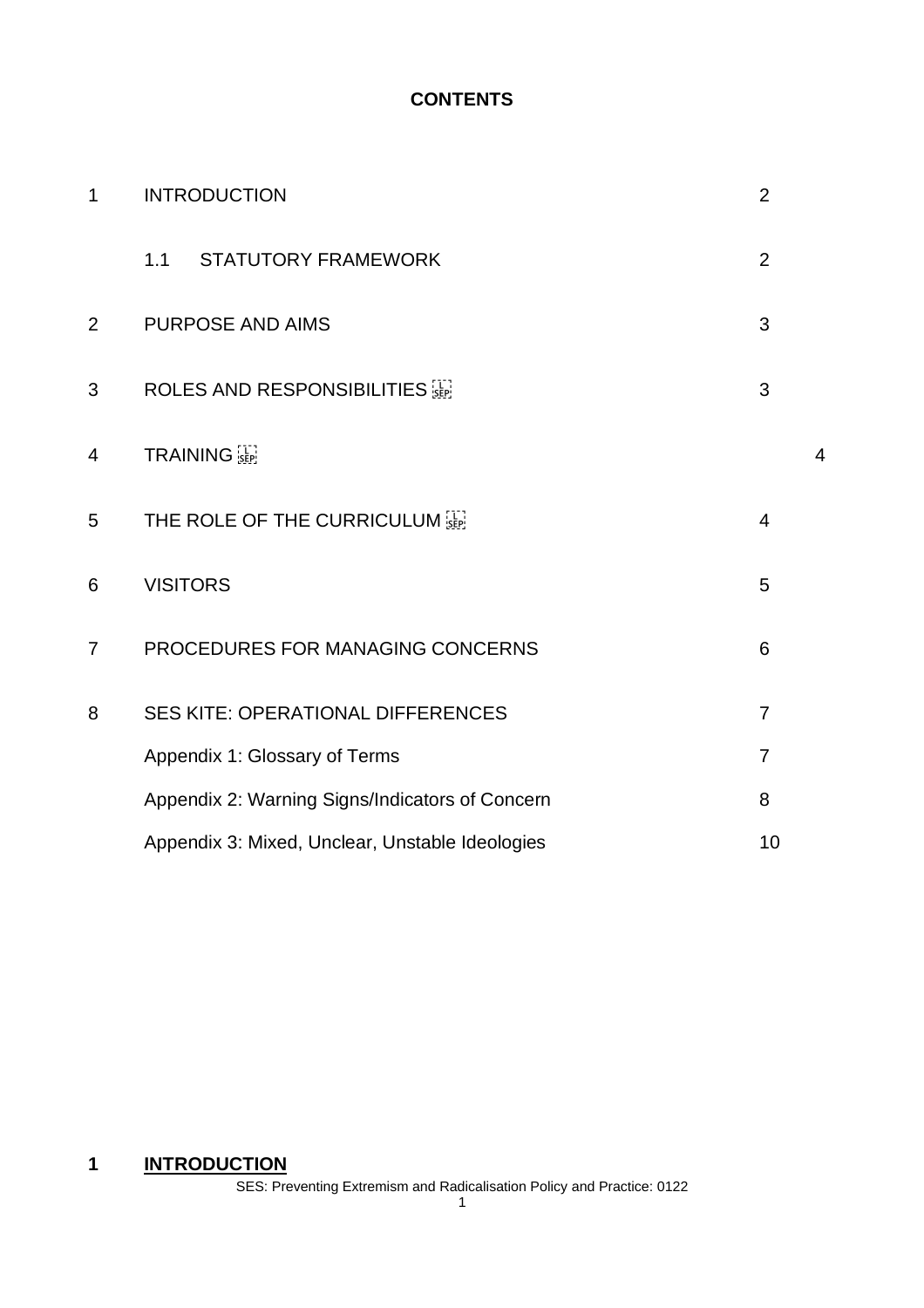The Counter-Terrorism and Security Act (2015) places a duty on specified authorities, including schools and colleges, to have due regard to the need to prevent people from being drawn into terrorism ("the Prevent duty"). Prevent is the Government's strategy to stop people becoming terrorists or supporting terrorism, in all its forms. Prevent works at the pre-criminal stage by using early intervention to encourage individuals and communities to challenge extremist and terrorist ideology and behaviour.

The Prevent duty reinforces existing duties placed upon educational establishments for keeping children safe by:

- Ensuring a broad and balanced curriculum is in place to promote the spiritual, moral, social and cultural development of children and young people.
- Assessing the risk of young people being drawn into extremist views.  $\sum_{i=1}^{n}$
- Ensuring safeguarding arrangements by working in partnership with local authorities, police and communities.
- Training staff to provide them with the knowledge and ability to identify children and young people who may be vulnerable to radicalisation.
- Keeping young people safe online by using effective filtering and usage policies.  $\frac{1}{\sqrt{2}}$

This policy is available on our website and in hardcopy from the SES office on request. The policy is provided to all staff and should be read in conjunction with the following policy and practice documents:

- Safeguarding and Child Protection Policy and Practice
- Equality and Diversity Policy and Practice
- Anti-Bullying Policy and Practice
- Acceptable Use of Technology Policy and Practice **SEPI**
- Policy and Practice for the Disclosure of Information in the Public Interest (Whistle-blowing)
- Health and Safety including site security  $\frac{1}{36}$
- Curriculum Policy and Practice

## 1.1 STATUTORY FRAMEWORK

This policy has been devised in accordance with the following legislation and local and national guidance:

- Norfolk Channel Procedures
- The Counter-Terrorism & Security Act 2015
- 'Prevent Duty Guidance: for England & Wales', HM Government (2015)
- 'The Prevent duty: Departmental advice for schools and childcare providers', DfE (2015)
- 'Promoting fundamental British values as part of SMSC in schools:  $\frac{1}{15}$ Pepartmental advice for maintained schools', DfE (2014)  $\frac{1}{15}$
- 'Keeping Children Safe in Education', DfE
- 'Working Together to Safeguard Children: A guide to inter-agency **Example 18** to safeguard and promote the welfare of children', DfE (2018)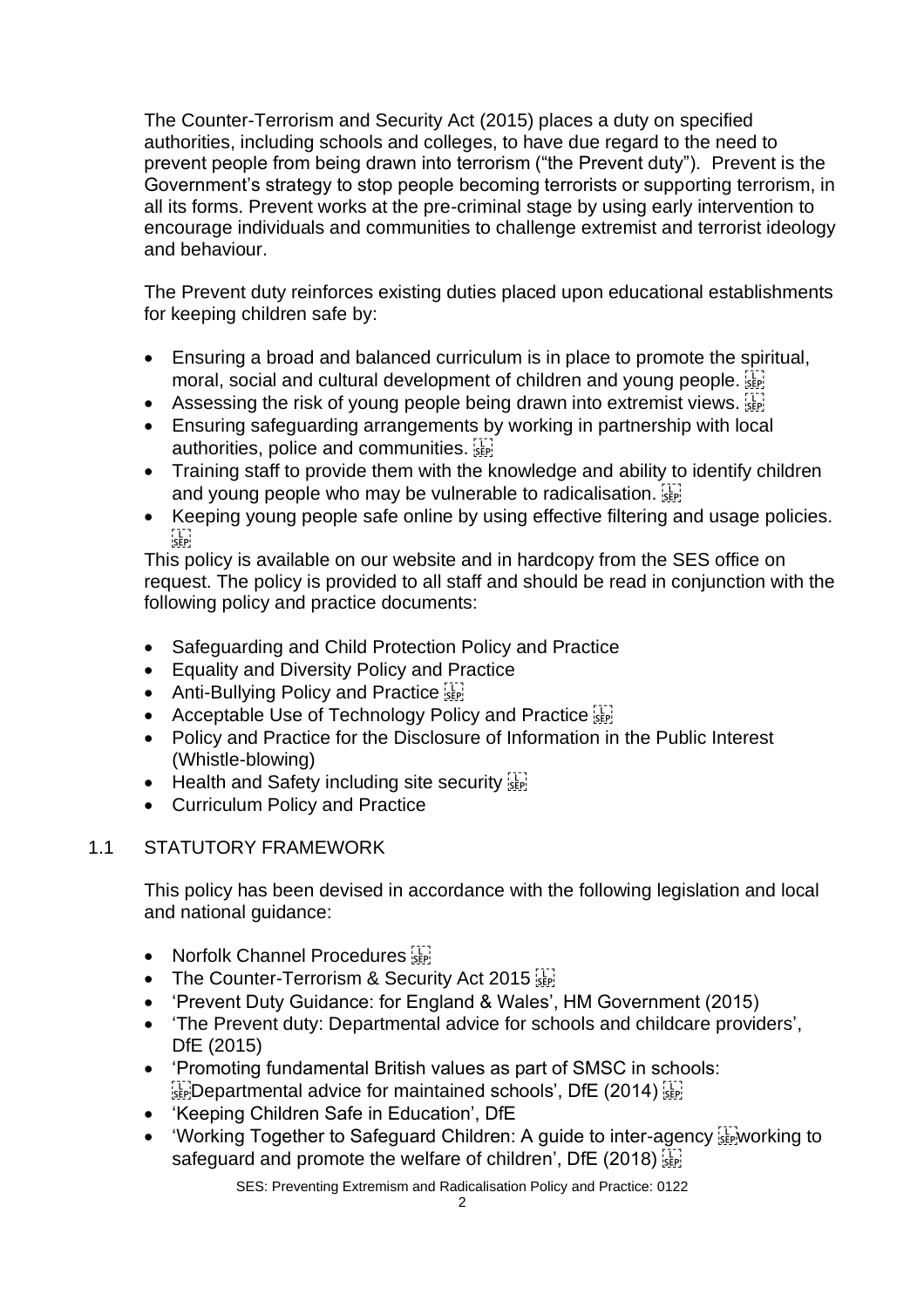• 'Information Sharing: Advice for practitioners', DfE (March 2015)

# **2 PURPOSE AND AIMS**

SES is fully committed to safeguarding and promoting the welfare of all its children, young people and young adults. We recognise that safeguarding against radicalisation and extremist ideology is no different to safeguarding against any other vulnerability in today's society*.* 

Our establishments fully recognise the contribution it can make to promoting the welfare of children, young people and young adults. and protecting them from harm. This policy sets out our strategies and procedures to protect vulnerable young people from being radicalised or exposed to extremist views. The elements of our policy are prevention, protection and support.

At our establishments, we will ensure that:

- All adults have an understanding of what radicalisation and extremism is and why we need to be vigilant.  $\frac{1}{15}$
- Through training, all adults will know what the policy is on tackling extremism and radicalisation and how to respond when concerns arise.
- Through our curriculum, we will promote the spiritual, moral, social and cultural development of children, young people and young adults.
- Parents/carers and young people will know that SES has policies in place to keep young people safe from harm and that SES regularly reviews these systems to ensure they are appropriate and effective.

This policy applies to all children, young people and adults, parents/carers, volunteers and visitors.

A glossary of related terms and indicators of vulnerability to extremism can be found in Appendices 1 & 2 of this policy.

# **3 ROLES AND RESPONSIBILITIES**

It is the responsibility of every member of staff, volunteer and regular visitor to our establishments to ensure that they carry out the requirements of this policy and, at all times, work in a way that will safeguard and promote the welfare of all of the children, young people and young adults

The Directors of SES (delegated to the SES Principal of SES establishments at an operational level) are accountable for ensuring the effectiveness of this policy and our compliance with it. The SES Principal will ensure that:

- This policy is reviewed annually alongside our Safeguarding and Child Protection Policy.
- All staff undertake appropriate training that equips them with the skills to identify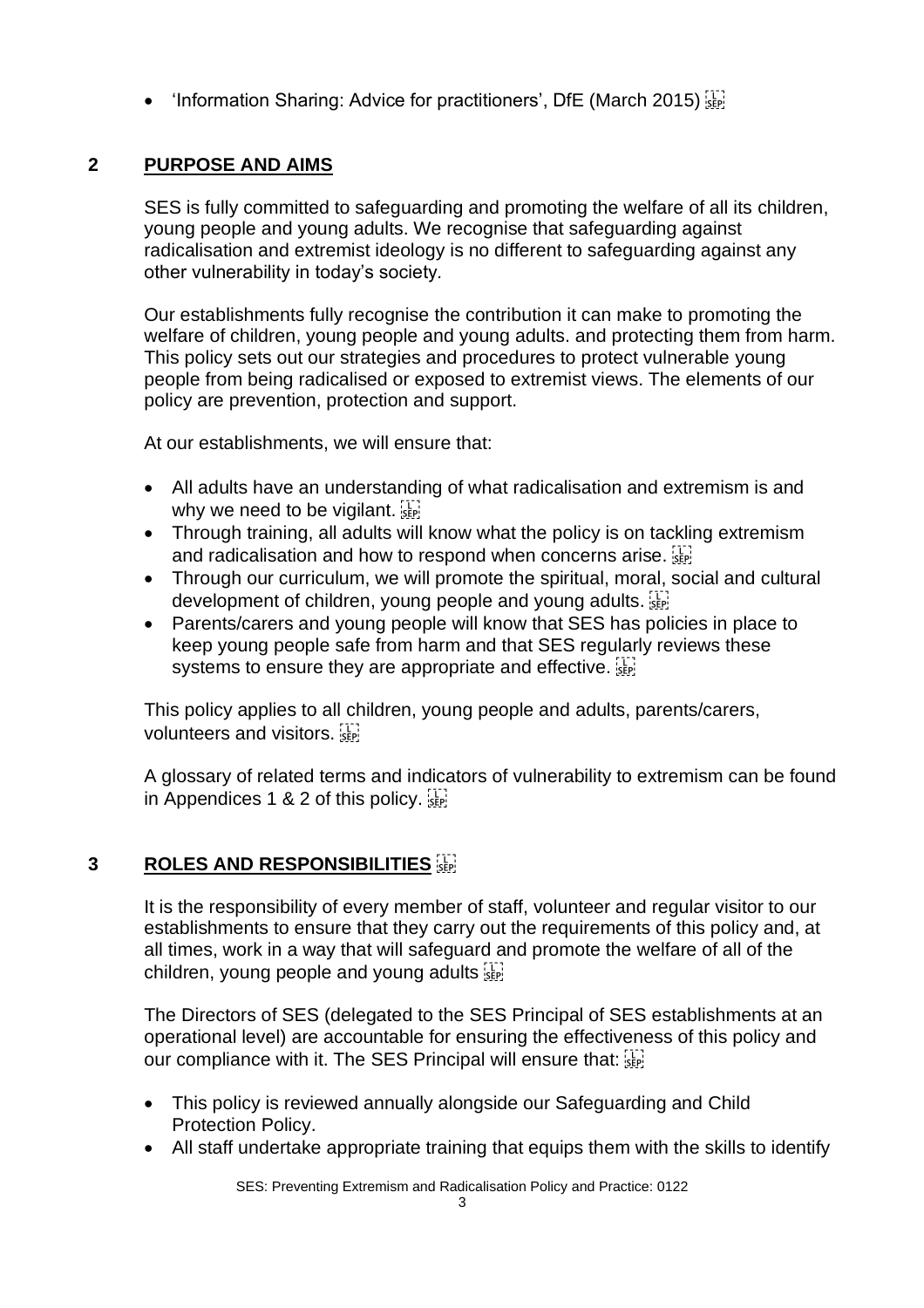and respond appropriately to concerns regarding extremism and radicalisation.  $\sum_{i \in \mathsf{FP}}$ 

- We will assess the risk of children, young people and young adults being drawn into extremist views. The risk assessment may include consideration of both internal and external issues relating to the school and home community.
- A broad curriculum is in place to deliver the spiritual, moral, social and cultural development of young people.
- Appropriate safeguarding arrangements are in place by working in partnership with other agencies and communities as required.
- There are systems in place for keeping children, young people and young adults safe from extremist material when accessing the internet in our establishments by using effective filtering and usage policies.

The Designated Safeguarding Lead (DSL) will carry out their role in accordance with the responsibilities outlined in Annex B of *'Keeping Children Safe in Education'.*  As part of this responsibility*,* the DSL will act as the point of contact for any concerns relating to radicalisation and extremism. The DSL will be the Lead Designated Person for Child Protection in most circumstances.

The DSL at our establishments will make referrals in accordance with Norfolk Channel procedures to the Children's Advice and Duty Service, MASH Team and will represent SES at Channel meetings as required.

The DSL is responsible for ensuring that all staff members and volunteers are aware of our policy and the procedures they need to follow. They will ensure that all staff have received appropriate training.

# **4 TRAINING**

Through training, we will ensure that all of our staff are made fully aware of the threats, risks and vulnerabilities that are linked to radicalisation. Staff will be able to identify children, young people and young adults at risk of being drawn into extremism and develop the confidence to challenge extremist ideas. All staff will understand how we can provide support to ensure that our young people are resilient and supported to resist involvement in radical or extreme activities.

Additional support has been developed by the Home Office in the form of e-learning modules:

- [Prevent awareness e-learning](https://www.elearning.prevent.homeoffice.gov.uk/edu/screen1.html) offers an introduction to the Prevent duty.
- [Prevent referrals e-learning](https://www.elearning.prevent.homeoffice.gov.uk/edu/screen1.html) supports staff to make Prevent referrals that are **robust, informed** and with **good intention**.
- [Channel awareness e-learning](https://www.elearning.prevent.homeoffice.gov.uk/channel_awareness/01-welcome.html) is aimed at staff who may be asked to contribute to or sit on a multi-agency Channel panel.

# **5 THE ROLE OF THE CURRICULUM**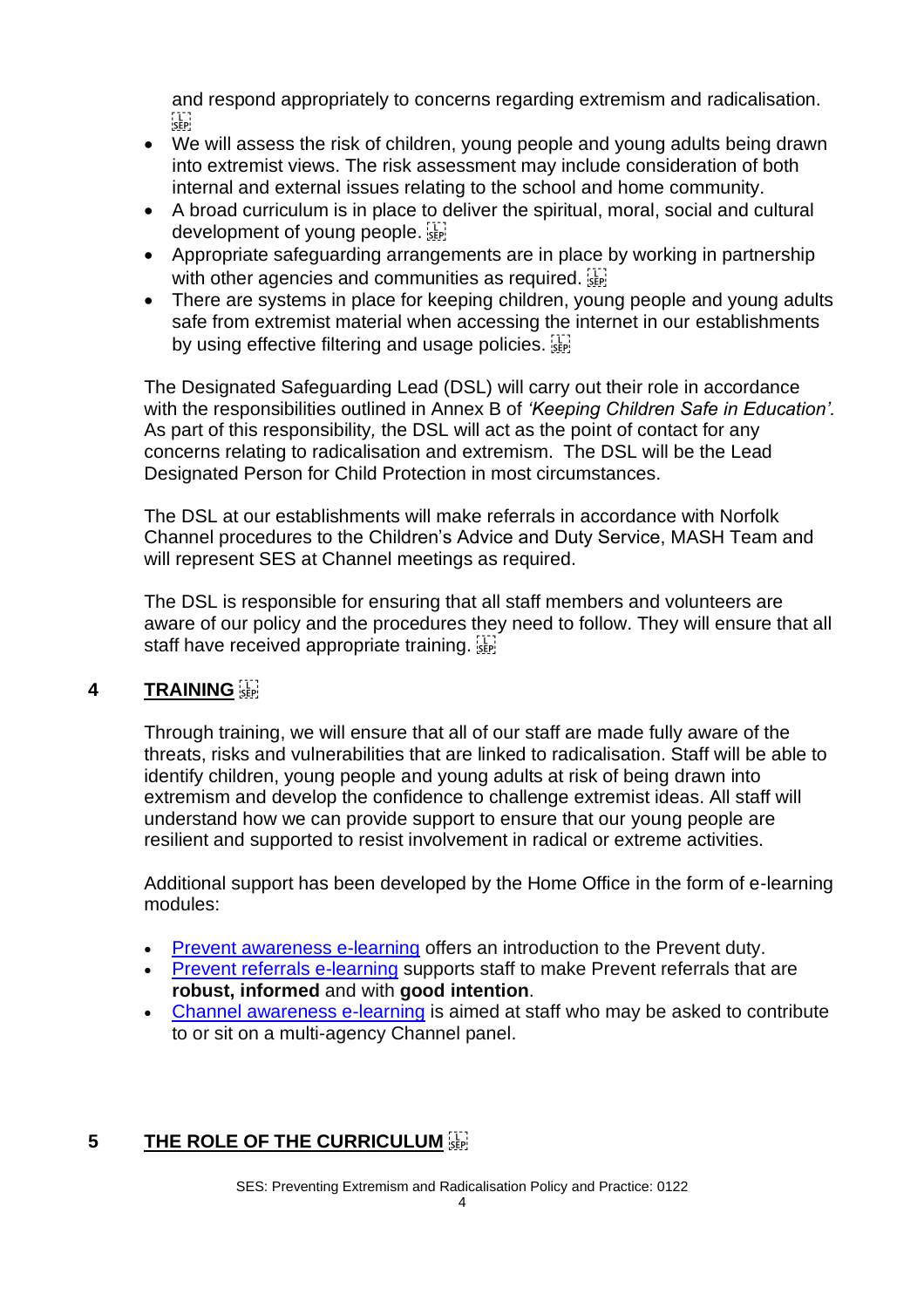At SES we provide young people with a personalised curriculum and 'no limits' thinking, and promote spiritual, moral, social and cultural (SMSC) development. Children, young people and young adults will be encouraged to regard people of all faiths, races and cultures with respect and tolerance, and to embrace diversity.

Through our curriculum we will aim to:

- enable children, young people and young adults to develop their self-knowledge, self-esteem and self- confidence;
- enable children, young people and young adults to distinguish right from wrong and to respect the civil and criminal law of England;
- encourage children, young people and young adults to accept responsibility for their behaviour, show initiative, and to understand how they can contribute positively to the lives of those living and working in the locality of the school and to society more widely;
- enable children, young people and young adults to acquire a broad general knowledge of and respect for public institutions and services in England; EPI
- further tolerance and harmony between different cultural traditions by enabling children, young people and young adults to acquire an appreciation of and respect for their own and other cultures;
- encourage respect for other people; and  $\overline{S_{\text{sp}}^{\text{max}}}$
- encourage respect for democracy and support for participation in the democratic processes, including respect for the basis on which the law is made and applied in England.

We will achieve this by using a curriculum that promotes respect, tolerance and diversity:

- Children, young people and young adults are encouraged to share their views and recognise that they are entitled to have their own different beliefs which should not be used to influence others.
- Our PSHE and Citizenship education, and SMSC (Spiritual, Moral, Social and Cultural) provision is embedded across the curriculum and through the wider community life, and it underpins the inclusive ethos of SES.
- It is recognised that young people with low aspirations are more vulnerable to radicalisation and therefore we strive to equip our students with confidence, selfbelief, resilience, respect and tolerance as well as setting high standards and expectation for themselves.
- Children, young people and young adults are regularly taught how to stay safe when using the Internet, in accordance with their needs and understanding, and are encouraged to recognise that people are not always who they say they are online. They are taught to seek adult help if they are upset or concerned about anything they read or see on the Internet.

Staff will have access to a wide range of resources including websites such as [educateagainsthate.com.](https://educateagainsthate.com/)

## **6 VISITORS**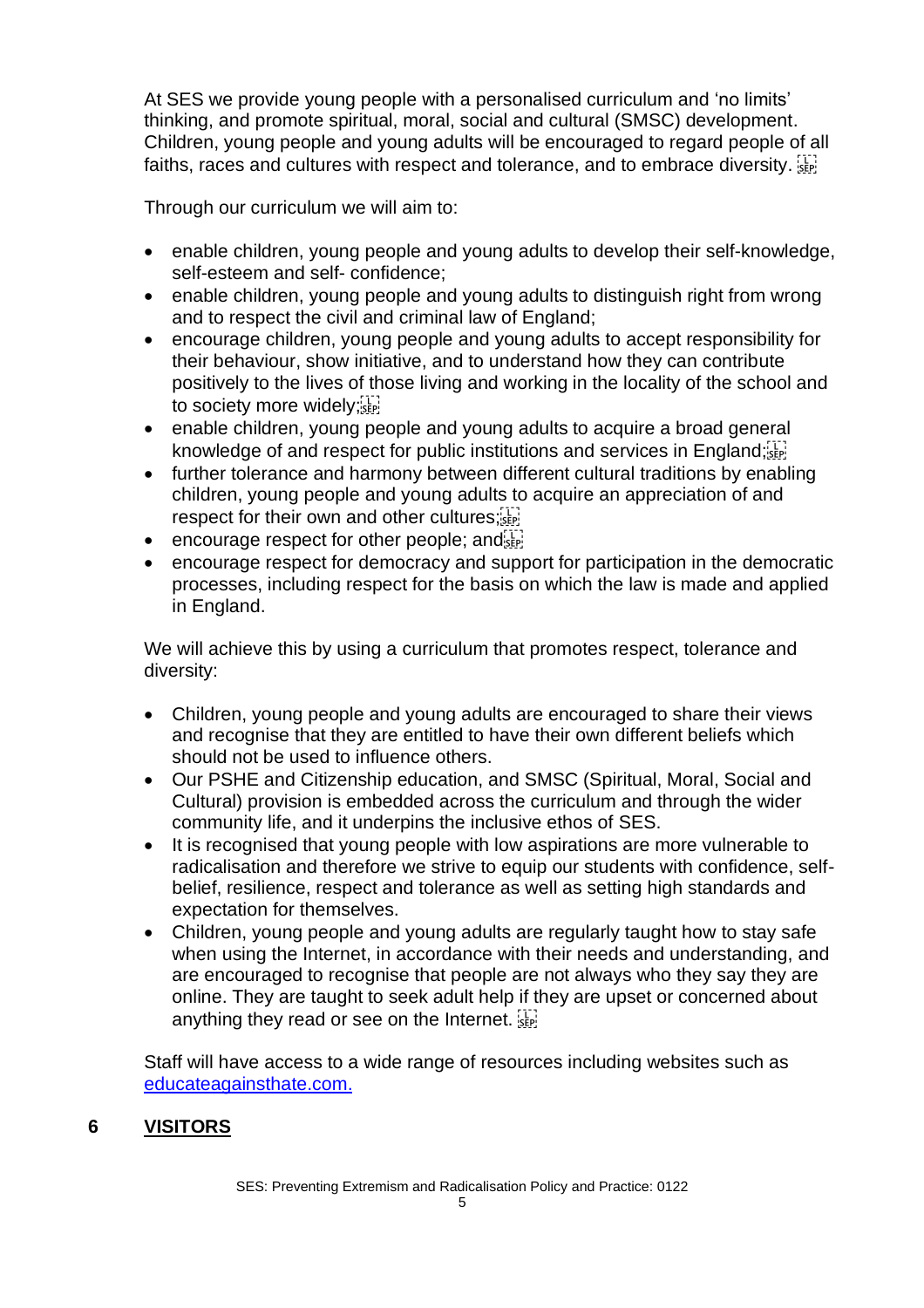We recognise the role that external agencies and speakers can play in enhancing the learning experiences of our students. Where we use external agencies and individuals in this way, we will positively vet them to ensure that their messages are consistent with, and not in opposition to, our values and ethos.

We will assess the suitability and effectiveness of input from external agencies or individuals to ensure that:

- Any messages communicated to young people are consistent with the ethos of SES and do not marginalise any communities, groups or individuals;
- Any messages do not seek to glorify criminal activity or violent extremism or seek to radicalise young people through extreme or narrow views of faith, religion or culture or other ideologies;
- Activities are properly embedded in the curriculum and clearly mapped to schemes of work to avoid contradictory messages or duplication;
- Activities are matched to the needs of children, young people and young adults;
- Activities are carefully evaluated to ensure that they are effective.

Any guest speakers or external agencies will be provided with a copy of our safeguarding procedures on arrival at the school and will be appropriately supervised at all times.

## **7 PROCEDURES FOR MANAGING CONCERNS**

SES adheres to the procedures that have been agreed locally through the Norfolk Safeguarding Children Partnership for safeguarding individuals vulnerable to extremism and radicalisation. Please also refer to our Safeguarding and Child Protection Policy for further information about our wider safeguarding responsibilities.

Although serious incidents involving radicalisation have not occurred at SES to date, it is important for us to be constantly vigilant and remain fully informed about the issues which affect the local area and society in which we live.

We recognise that adults in our establishments play a particularly important role as they are in a position to identify concerns early and provide help for children, young people and young adults to prevent concerns from escalating. **All staff are advised to maintain an attitude of '***it could happen here***' where safeguarding is concerned and this includes vulnerability to radicalisation.** 

At all times we will work in partnership and endeavour to establish effective working relationships with parents, carers and colleagues from other agencies in line with Working Together to Safeguard Children (2018).

The Designated Safeguarding Lead (DSL) should be used as a first point of contact any safeguarding concerns in our establishment. Any member of staff or visitor to the school/home who receives a disclosure of or suspects that a child is at risk of radicalisation must report it immediately to the DSL or, if unavailable, to the alternate designated person. In the absence of either of the above, the matter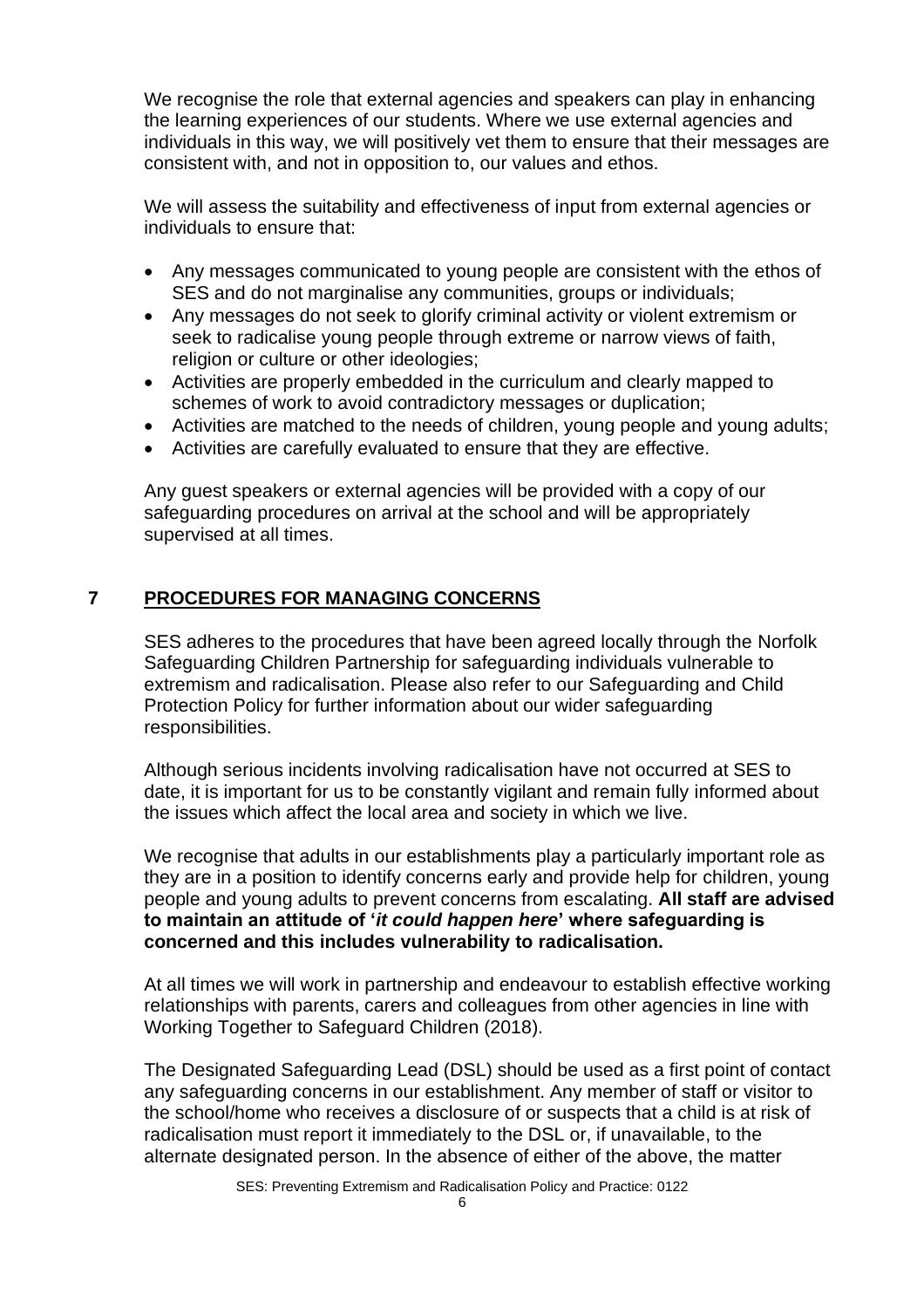should be brought to the attention of the most senior member of staff available.

Following receipt of any information raising concern about vulnerability to radicalisation, the DSL will consider what action to take and will follow the Norfolk Channel procedures. This requires initial contact with Children's Advice and Duty Service, followed by completion the **National Prevent Referral Form.**

This is available at [Prevent National Referral Form](https://www.norfolk.gov.uk/-/media/norfolk/downloads/what-we-do-and-how-we-work/policy-performance-and-partnerships/partnerships/community-safety-partnership/prevent-national-referral-form.docx)

The completed form must be sent to [Prevent@norfolk.pnn.police.uk.](mailto:Prevent@norfolk.pnn.police.uk) The young person's social worker will be consulted with throughout the process. All information and actions taken, including the reasons for any decisions made, will be fully documented.

If an allegation is made or information is received about an adult who works in our setting which indicates that they may be unsuitable to work with children because of concerns relating to extremism and radicalisation, the member of staff receiving the information should inform the SES Principal immediately in line with the procedures outlined in our Safeguarding Policy and the Whistleblowing Policy.

Further guidance on Channel and Prevent can be found at:

- Channel quidance
- [Protecting children from radicalisation: the prevent duty](https://www.gov.uk/government/publications/protecting-children-from-radicalisation-the-prevent-duty)
- [Norfolk Prevent Strategy](https://www.norfolk.gov.uk/preventingradicalisation)

## **8 SES KITE: OPERATIONAL DIFFERENCES**

The content and key principles of this document apply to SES Kite homes. The young adults at SES Kite homes are equally as vulnerable as children to extremism and radicalisation. There are minor operational differences due to the nature of the establishment.

- All concerns related to extremism and radicalisation must be referred to the Young Adult Residential Support Manager (LDPYAP), who will oversee any Prevent referrals required.
- Referrals will be made according to the Suffolk Safeguarding Partnership Adult procedures, and the placing authority for the young adult wil be informed.
- All references to Safeguarding and Child Protection policy are to be read as for Vulnerable Young Adult.
- The YARSM will liaise with a member of the SES Executive Group for advice where required.

## **Appendix 1: Glossary of Terms**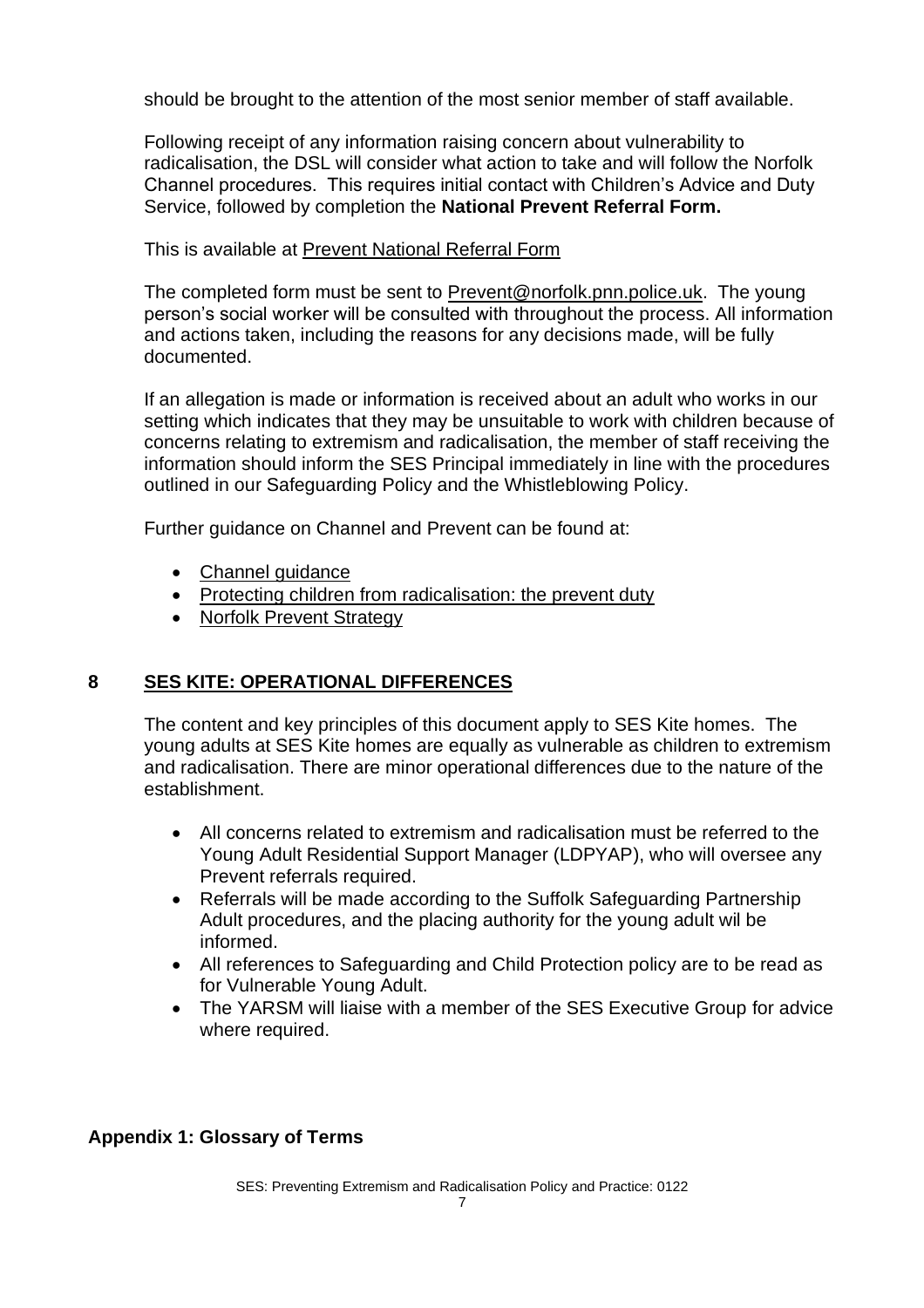**'Extremism'** is defined in the 2011 Prevent Strategy as vocal or active opposition to fundamental British values, including democracy, the rule of law, individual liberty and mutual respect and tolerance of different faiths and beliefs. We also include in our definition of extremism calls for the death of members of our armed forces, whether in this country or overseas.

**'Non-violent extremism'** is extremism, as defined above, which is not accompanied by violence.

**'Prevention'** in the context of the Prevent duty means reducing or eliminating the risk of individuals becoming involved in terrorism. Prevent includes but is not confined to the identification and referral of those at risk of being drawn into terrorism into appropriate interventions. These interventions aim to divert vulnerable people from radicalisation.

**'Radicalisation'** refers to the process by which a person comes to support terrorism and extremist ideologies associated with terrorist groups.

**'Terrorist-related offences'** are those (such as murder) which are not offences in terrorist legislation, but which are judged to be committed in relation to terrorism.

**'Terrorism'** is an action that endangers or causes serious violence to a person/people; causes serious damage to property; or seriously interferes or disrupts an electronic system. The use or threat must be designed to influence the government or to intimidate the public and is made for the purpose of advancing a political, religious or ideological cause.

**'Vulnerability'** describes the condition of being capable of being injured; difficult to defend; open to moral or ideological attack. Within Prevent, the word describes factors and characteristics associated with being susceptible to radicalisation.

#### **Appendix 2: Warning Signs/Indicators of Concern**

There is no such thing as a "typical extremist": those who become involved in extremist actions come from a range of backgrounds and experiences, and most individuals, even those who hold radical views, do not become involved in violent extremist activity.

Children, young people and young adults may become susceptible to radicalisation through a range of social, personal and environmental factors, such as family and friends. Background factors combined with specific influences such as family and friends may contribute to a child's vulnerability. Similarly, radicalisation can occur through many different methods (such as social media or the internet) and settings (such as within the home). It is vital that staff are able to recognise those vulnerabilities. However, this list is not exhaustive, nor does it mean that all young people experiencing the above are at risk of radicalisation for the purposes of violent extremism.

Factors which may make young people more vulnerable may include: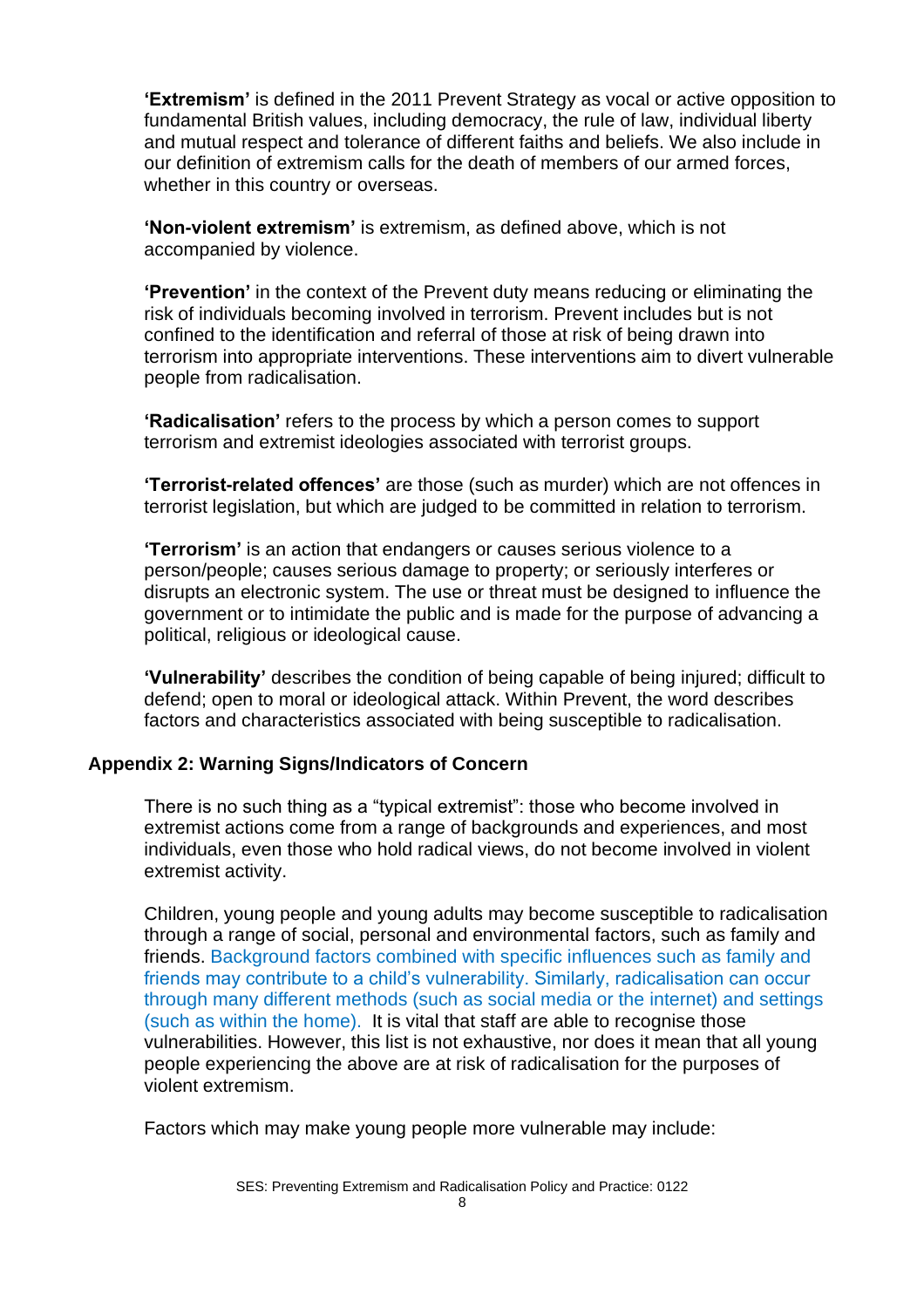- Identity Crisis: the young person is distanced from their cultural/religious heritage and experiences discomfort about their place in society.  $\frac{177}{356}$
- Personal Crisis: the young person may be experiencing family tensions; a sense of isolation; low self-esteem; they may have dissociated from their existing friendship group and become involved with a new and different group of friends; they may be searching for answers to questions about identity, faith and belonging.
- Personal Circumstances: migration; local community tensions and events affecting the young person's country or region of origin may contribute to a sense of grievance that is triggered by personal experience of racism or discrimination or aspects of Government policy.
- Unmet Aspirations: the young person may have perceptions of injustice; a feeling of failure; rejection of civic life.
- Experiences of Criminality: involvement with criminal groups, imprisonment, poor resettlement or reintegration.
- Special Educational Need: young people may experience difficulties with social interaction, empathy with others, understanding the consequences of their actions and awareness of the motivations of others.

Young people who are vulnerable to radicalisation may also be experiencing:

- Substance and alcohol misuse
- Peer pressure
- Influence from older people or via the Internet
- Bullying **Fig.** Domestic violence Race/hate crime

# **Behaviours which may indicate a child is at risk of being radicalised or exposed to extremist views could include:**

- Being in contact with extremist recruiters and/or spending increasing time in the company of other suspected extremists; step
- Loss of interest in other friends and activities not associated with the extremist ideology, group or cause; see
- Young people accessing extremist material online, including through social networking sites; see
- Possessing or accessing materials or symbols associated with an extremist cause;
- Using extremist narratives and a global ideology to explain personal disadvantage:
- Young people voicing opinions drawn from extremist ideologies and narratives, this may include justifying the use of violence to solve societal issues; see
- Graffiti symbols, writing or art work promoting extremist messages or images;  $\frac{1}{15}$
- Significant changes to appearance and/or behaviour increasingly centred on an extremist ideology, group or cause; Fig.
- Changing their style of dress or personal appearance to accord with the group;  $\sum_{i \in \mathbf{P}}$
- Attempts to recruit others to the group/cause;  $\frac{1}{15}$
- Using insulting to derogatory names for another group;  $\sum_{s \in \mathbb{N}}$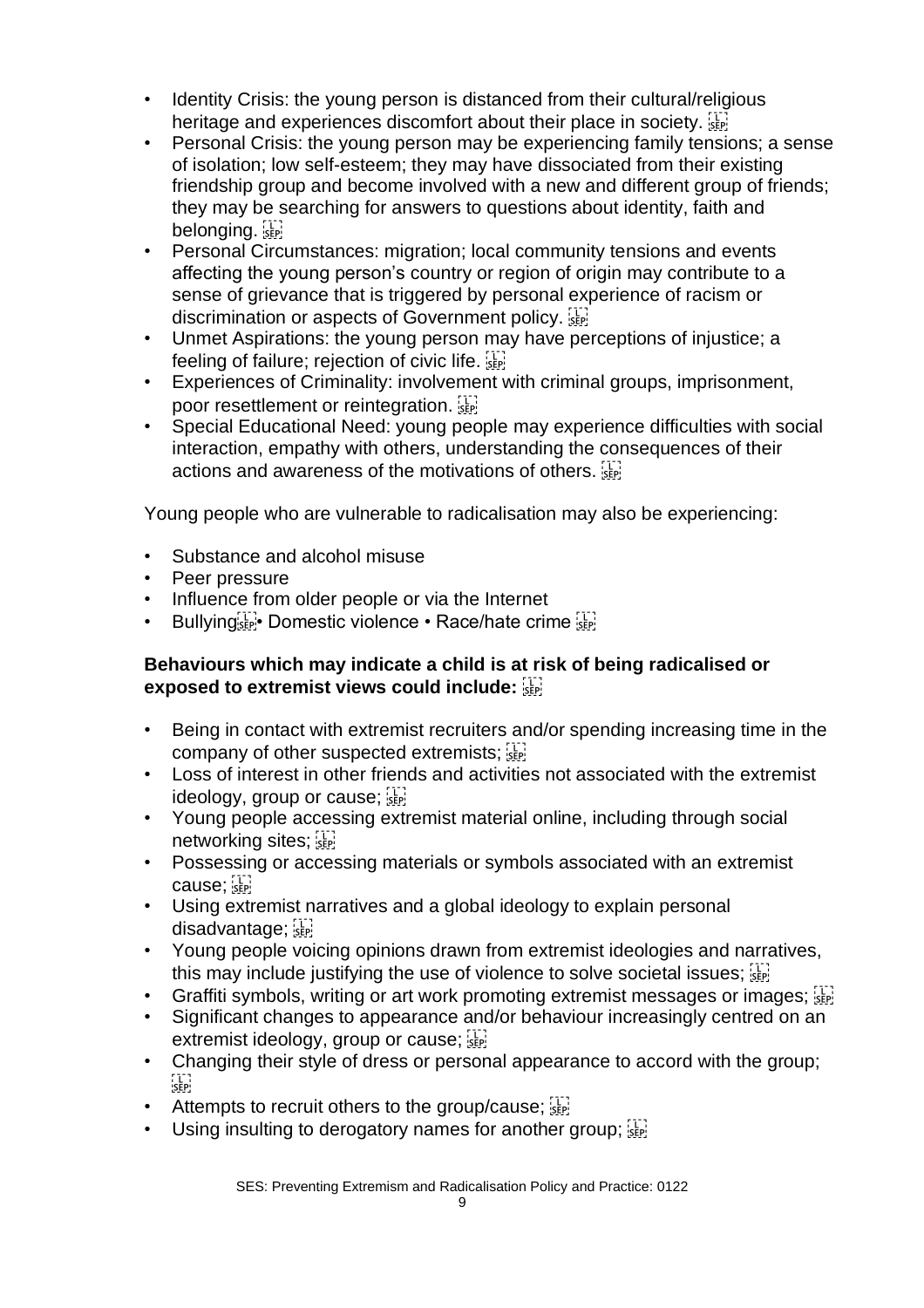- Increase in prejudice-related incidents committed by that person these may include:
	- a. physical or verbal assault
	- b. provocative behaviour
	- c. damage to property  $\frac{1}{35}$
	- d. derogatory name calling
	- e. possession of prejudice-related materials
	- f. prejudice related ridicule or name calling  $\frac{1}{2}$
	- g. inappropriate forms of address
	- h. refusal to co-operate size
	- i. attempts to recruit to prejudice-related organisations  $\sum_{i=1}^{n}$
	- j. condoning or supporting violence towards others.  $\frac{1}{15}$
- Parental reports of changes in behaviour, friendship or actions and requests for assistance; see!
- Partner schools, local authority services, and police reports of issues affecting young people in other schools and settings.

#### **Appendix 3: Mixed, Unclear, Unstable Ideologies**

As we have seen in some recent tragic terror attacks, the motivations of the terrorists responsible sometimes remain unclear even after the event, so we need to pay due regard to this complex issue in order to better protect the public and prevent individuals from being drawn into extremism.

In some cases, the ideology is obvious, well embedded and appears to be the primary factor that is drawing an individual towards supporting or engaging in extremist activity. In these circumstances identifying and challenging that ideology is likely to be an essential part of how you would seek to reduce that individual's vulnerability, and the risk posed to themselves and to the public.

Ideological drivers can appear mixed, unclear or unstable. Anecdotal evidence suggests that this group commonly present with multiple and complex vulnerabilities (such as criminality, substance misuse, social isolation and poor mental or emotional health, and so on). In such cases it often appears that people are being drawn towards an extremist ideology, group or cause because it seems to provide them with a 'solution' to the other problems in their lives, or an outlet to express problematic and dangerous behaviours that they may have developed. Individuals may:

- demonstrate an interest in multiple extremist ideologies in parallel;
- switch from one ideology to another over time;
- target a 'perceived other' of some kind (perhaps based upon gender or another protected characteristic), but do not otherwise identify with one particular terrorist ideology or cause;
- are obsessed with massacre, or extreme or mass violence, without specifically targeting a particular group (e.g. 'high school shootings'); and/or
- may be vulnerable to being drawn into terrorism out of a sense of duty, or a desire for belonging, rather than out of any strongly held beliefs.